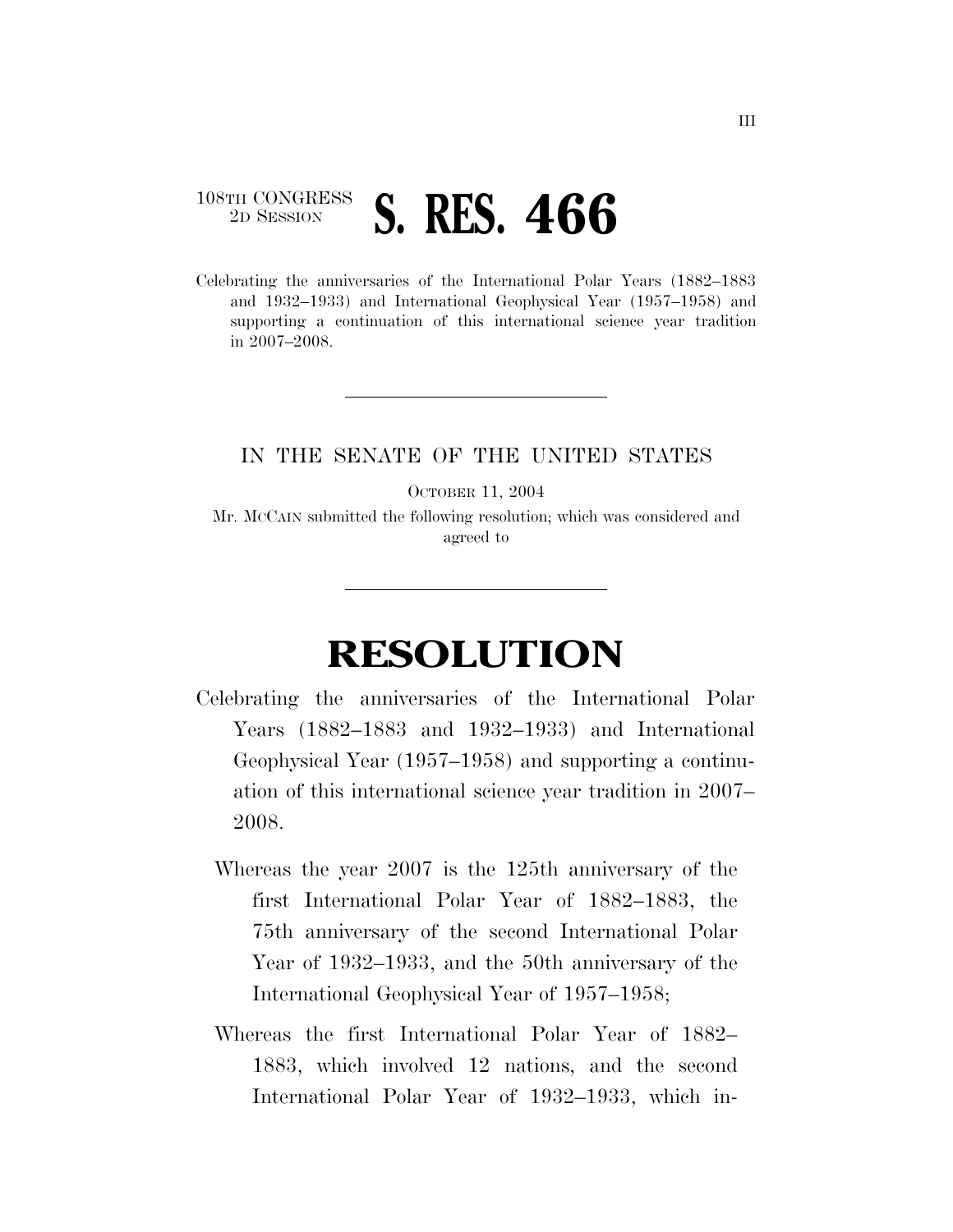volved 40 nations, set the first precedents for internationally coordinated scientific campaigns;

- Whereas the International Geophysical Year, conceived in and promoted by the United States, was the largest cooperative international scientific endeavor undertaken to that date, involving more than 60,000 scientists from 66 nations;
- Whereas each of these activities left a legacy of scientific advances, new discoveries, and international goodwill that still benefit us today;
- Whereas the International Geophysical Year legacy includes the dedication of an entire continent to cooperative scientific study through the Antarctica Treaty and the inauguration of the global space age through the launching of Sputnik and Vanguard;
- Whereas International Geophysical Year cooperation continues as the model and inspiration for contemporary world science and provides a bridge between peoples of the world that has demonstrated the ability to transcend political differences;
- Whereas it also would be appropriate to use the international science year format to expand the scope of past years to encompass a broad range of disciplines and to recognize interdisciplinary research that incorporates the physical and social sciences and the humanities in enriching understanding of diverse life on Earth;
- Whereas the 35th anniversary of the International Geophysical Year was commemorated by the International Space Year, a globally implemented congressional initiative conceived by the late Senator Spark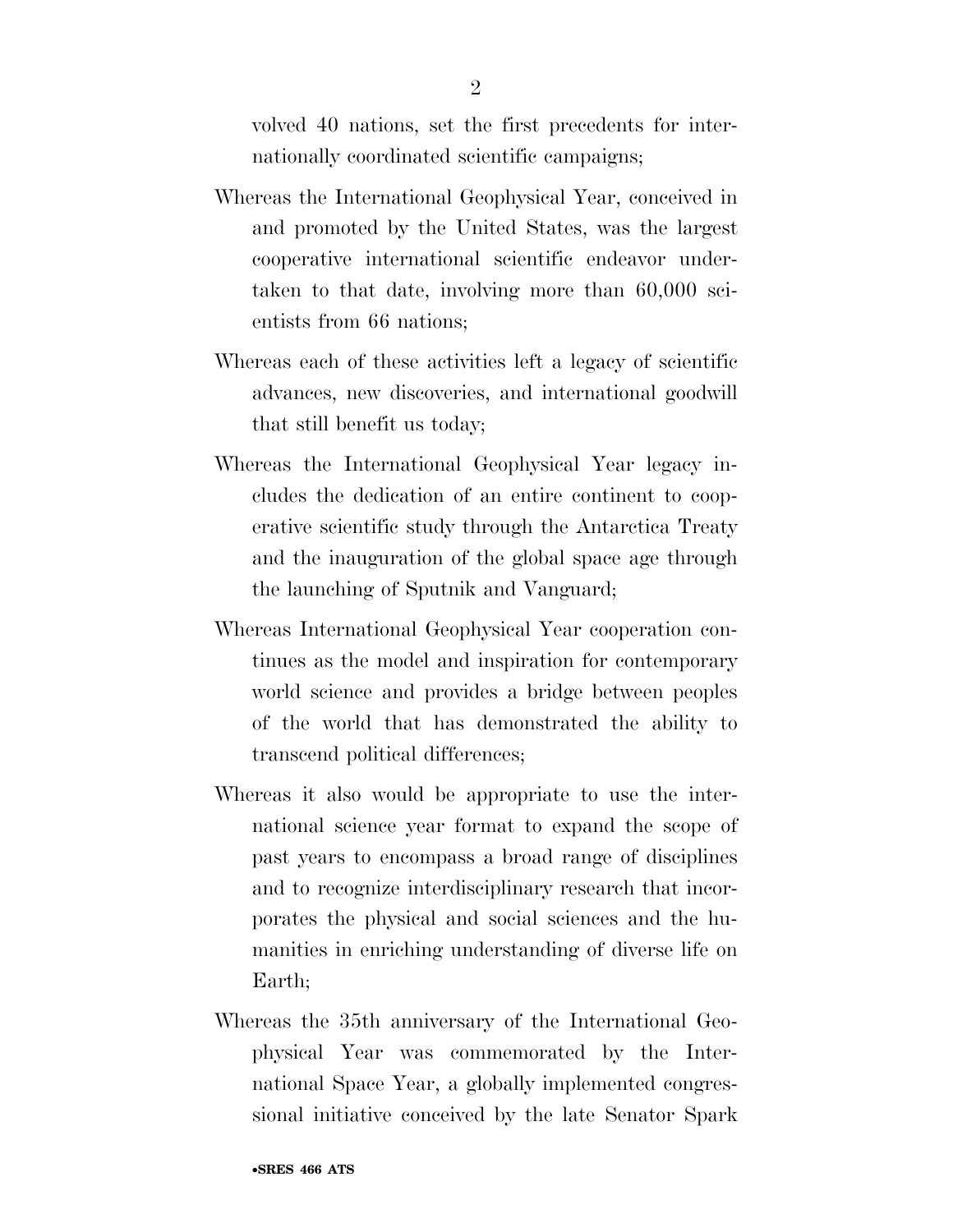Matsunaga of Hawaii, that was highlighted by globally coordinated environmental monitoring and research whose ongoing legacy continues to benefit humanity;

- Whereas planning for an International Polar Year in 2007–2008 is underway, under the guidance of strong United States leadership and the National Academy of Sciences and in conjunction with the International Council for Science and the World Meteorological Organization, with this envisioned to be an intense, coordinated campaign of observations, research, and analysis that will be multidisciplinary in scope and international in participation;
- Whereas an International Polar Year in 2007–2008 will include research on the conditions in both polar regions and recognize the strong links among polar region conditions and the rest of the globe, including the impact on global climate change, as the polar regions have profound significance for the Earth's climate and environments;
- Whereas other scientific bodies are planning additional internationally coordinated scientific programs to advance scientific knowledge and observations from the core of the Earth to the farthest reaches of the Cosmos's effects on the Earth;
- Whereas it is entirely fitting that Congress takes the lead again, in the same spirit, in promoting global cooperation through worldwide commemoration of the past International Polar Years and the International Geophysical Year with activities reflecting the unity and diversity of life on Earth: Now, therefore, be it